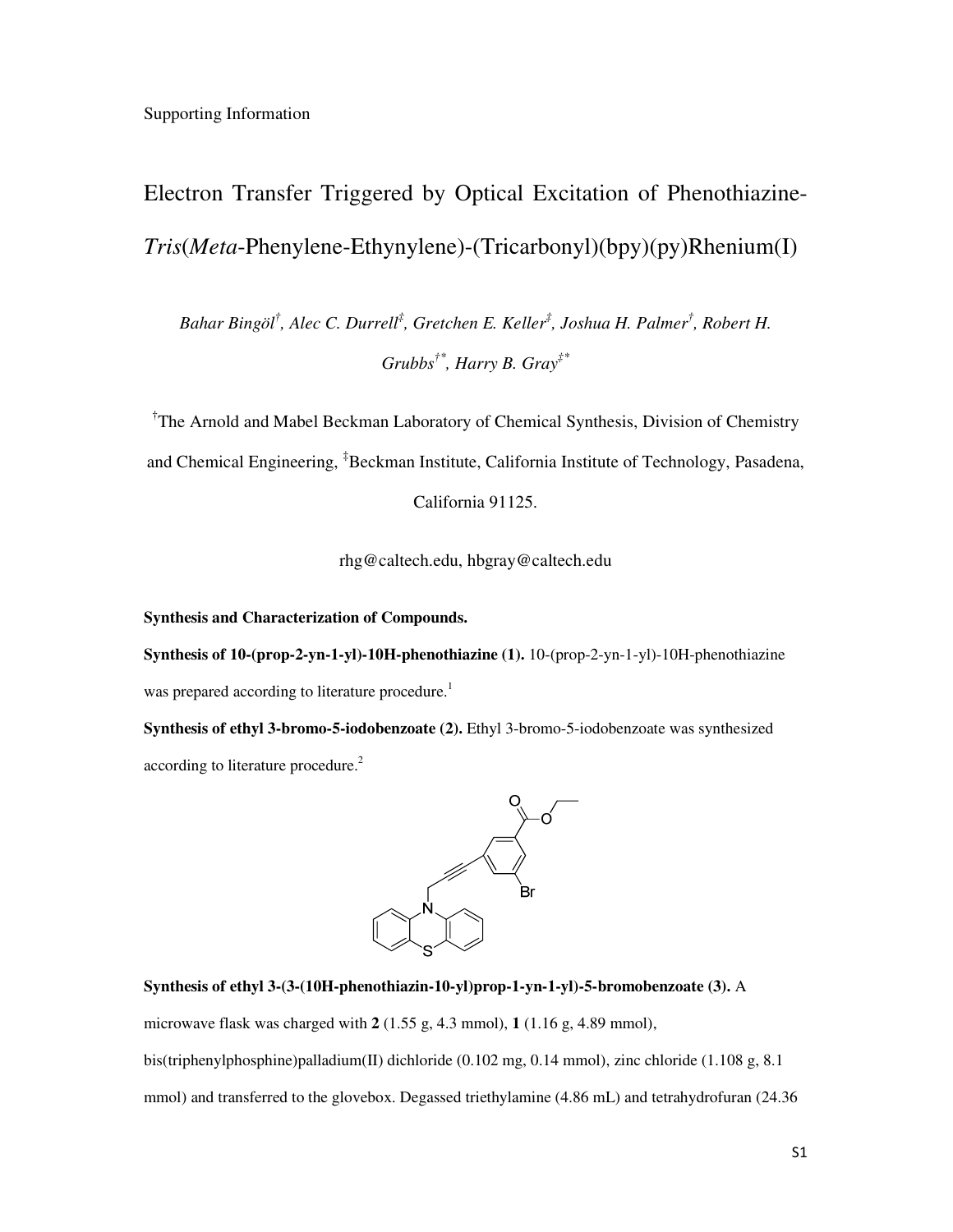mL) were added to the mixture in a glovebox and the flask was sealed. The mixture was stirred at 100 °C in the microwave for 2 hours. Purification with flash chromatography using hexane/ethyl acetate (9:0.5) afforded 0.89 g product (Yield: 35%). <sup>1</sup>H NMR (600 MHz, CD2Cl2) δ 8.12 (t, *J* = 1.7, 1H), 8.02 (t, *J* = 1.5, 1H), 7.76 (t, *J* = 1.7, 1H), 7.28-7.20 (m, 4H), 7.14 (dd, *J* = 7.6, 1.4, 2H), 6.97 (td, *J* = 7.5, 1.3, 2H), 4.77 (s, 2H), 4.35 (g, *J* = 7.1, 2H), 1.37 (t, *J* = 7.1, 3H). <sup>13</sup>C NMR (151 MHz, CD<sub>2</sub>Cl<sub>2</sub>)  $\delta$ 165.10, 144.89, 138.96, 133.37, 133.19, 132.06, 128.33, 127.76, 125.46, 124.09, 123.75, 122.86, 115.60, 87.81, 84.33, 62.48, 39.85, 14.84. HRMS-ES (m/z) [M<sup>+</sup>] measured 465.0228 Calculated: 465.0221.



# **Synthesis of ethyl 3-(3-(10H-phenothiazin-10-yl)prop-1-yn-1-yl)-5-trimethylsilyl)-**

**ethynyl)benzoate.** A microwave flask was charged with **3** (1.04 g, 2.2 mmol), bis(triphenylphosphine)palladium(II) dichloride (51 mg, 0.072 mmol), zinc chloride (0.45 g, 3.3 mmol) and transferred to the glovebox. Degassed triethylamine (2.46 mL), degassed trimethylsilylacetylene (0.35 mL, 2.46 mmol), and tetrahydrofuran (11 mL) were added to the mixture in the glovebox and the flask was sealed. The mixture was stirred at 100  $^{\circ}$ C in the microwave for 2 hours. Purification with flash chromatography using hexane/ethyl acetate (9:0.5) afforded 0.78 g product (Yield: 73%). <sup>1</sup>H NMR (600 MHz, CD2Cl2) δ 8.04 (t, *J* = 1.6, 1H), 8.02 (t, *J* = 1.6, 1H), 7.68 (t, *J* = 1.6, 1H), 7.30 – 7.20 (m, 4H), 7.14 (dd, *J* = 7.6, 1.5, 2H), 6.98 (td, *J* = 7.4, 1.2, 2H), 4.76 (s, 2H),  $4.35$  (g,  $J = 7.1$ , 2H),  $1.37$  (t,  $J = 7.1$ , 3H), 0.24 (s, 9H). <sup>13</sup>C NMR (151 MHz, CD<sub>2</sub>Cl<sub>2</sub>)  $\delta$  165.64, 144.94, 139.29, 133.38, 133.10, 132.09, 128.34, 127.75, 124.76, 124.12, 124.04, 123.73, 115.64, 103.61, 87.04, 84.95, 62.27, 47.14, 39.92, 14.90, 0.34. HRMS-ES (m/z) [M<sup>+</sup> ] measured 481.15 Calculated: 481.15.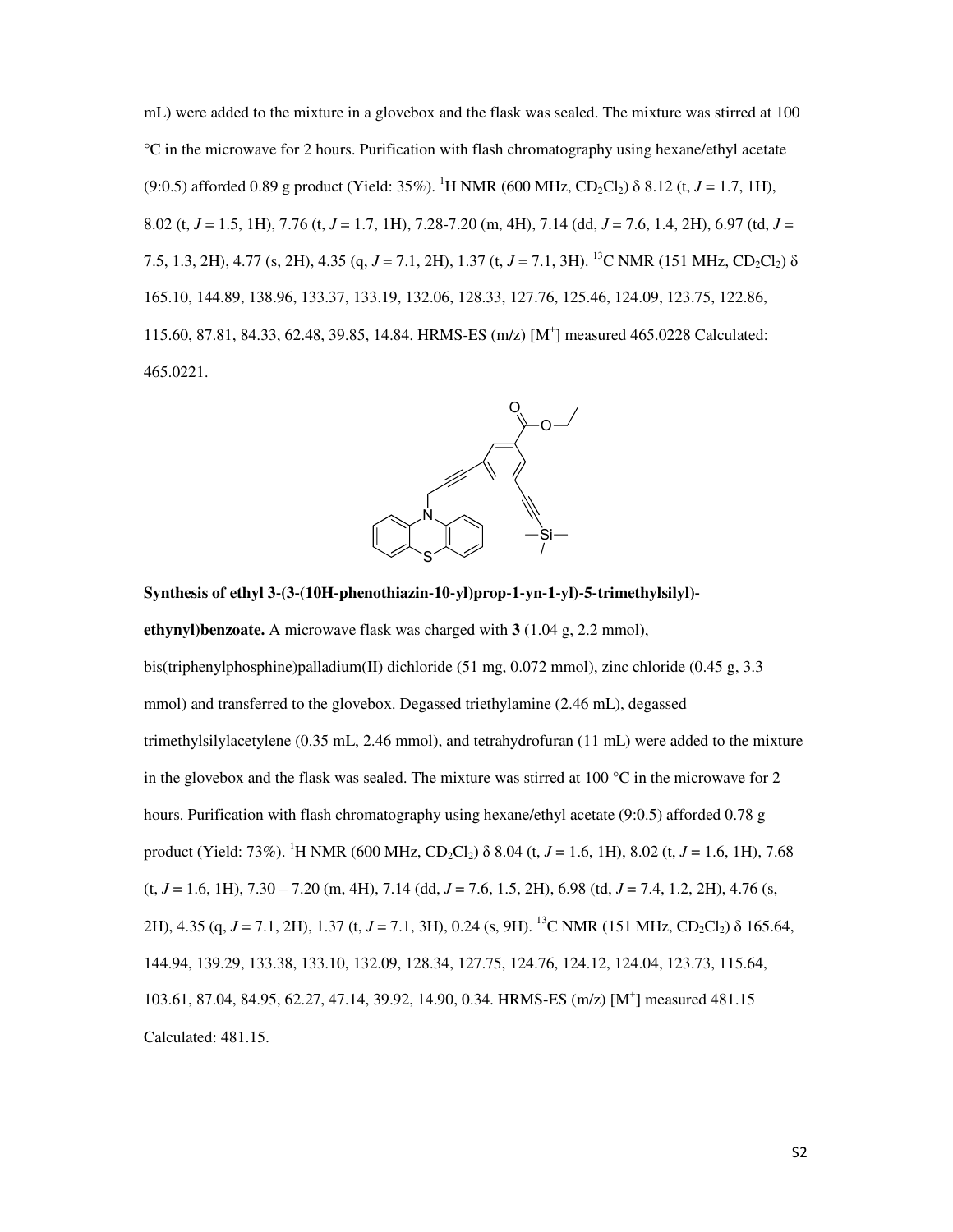

**Synthesis of ethyl 3-(3-(10H-phenothiazin-10-yl)prop-1-yn-1-yl)-5-ethynylbenzoate (4).** Ethyl 3- (3-(10H-phenothiazin-10-yl)prop-1-yn-1-yl)-5-trimethylsilyl)-ethynyl)benzoate (0.25 g, 0.53 mmol) was reacted with potassium carbonate (6.25 mg, 0.045 mmol) in a mixture of dichloromethane (1.25 mL) and methanol (3.12 mL). The reaction was allowed to react until the staring material was completely consumed. The reaction was monitored *via* thin layer chromatography. Purification with flash chromatography using hexane/ethyl acetate (9:0.5) afforded 93.3 mg product (Yield:  $43\%$ ). <sup>1</sup>H NMR (600 MHz, CD<sub>2</sub>Cl<sub>2</sub>) δ 8.00 (t, *J* = 1.6, 1H), 7.97 (t, *J* = 1.6, 1H), 7.63 (t, *J* = 1.7, 1H), 7.31 – 7.08 (m, 6H), 6.96 (td, *J* = 7.5, 1.2, 2H), ), 4.68 (s, 2H), 4.35 (q, *J* = 7.1, 2H), 3.20 (s, 1H), 1.37 (t, *J* = 7.1, 3H). <sup>13</sup>C NMR (151 MHz, CD<sub>2</sub>Cl<sub>2</sub>) δ 165.42, 144.80, 139.41, 133.46, 133.34, 132.03, 128.19, 127.61, 123.99, 123.95, 123.59, 123.51, 115.50, 87.05, 84.65, 82.23, 79.42, 62.19, 39.77, 14.71. HRMS-ES (m/z) [M<sup>+</sup>] measured 409.11 Calculated: 409.11.



#### **Synthesis of ethyl 3-(3-(10H-phenothiazin-10-yl)prop-1-yn-1-yl)-5-((3-bromo-5-**

**(ethoxycarbonyl)phenyl)ethynyl)benzoate (5).** A microwave flask was charged with **2** (0.22 g, 0.62 mmol), **4** (0.26, 0.65 mmol), bis(triphenylphosphine)palladium(II) dichloride (1.36 mg, 0.002 mmol), zinc chloride (0.126 g, 0.93 mmol) and transferred to a glovebox. Degassed triethylamine (0,65 mL)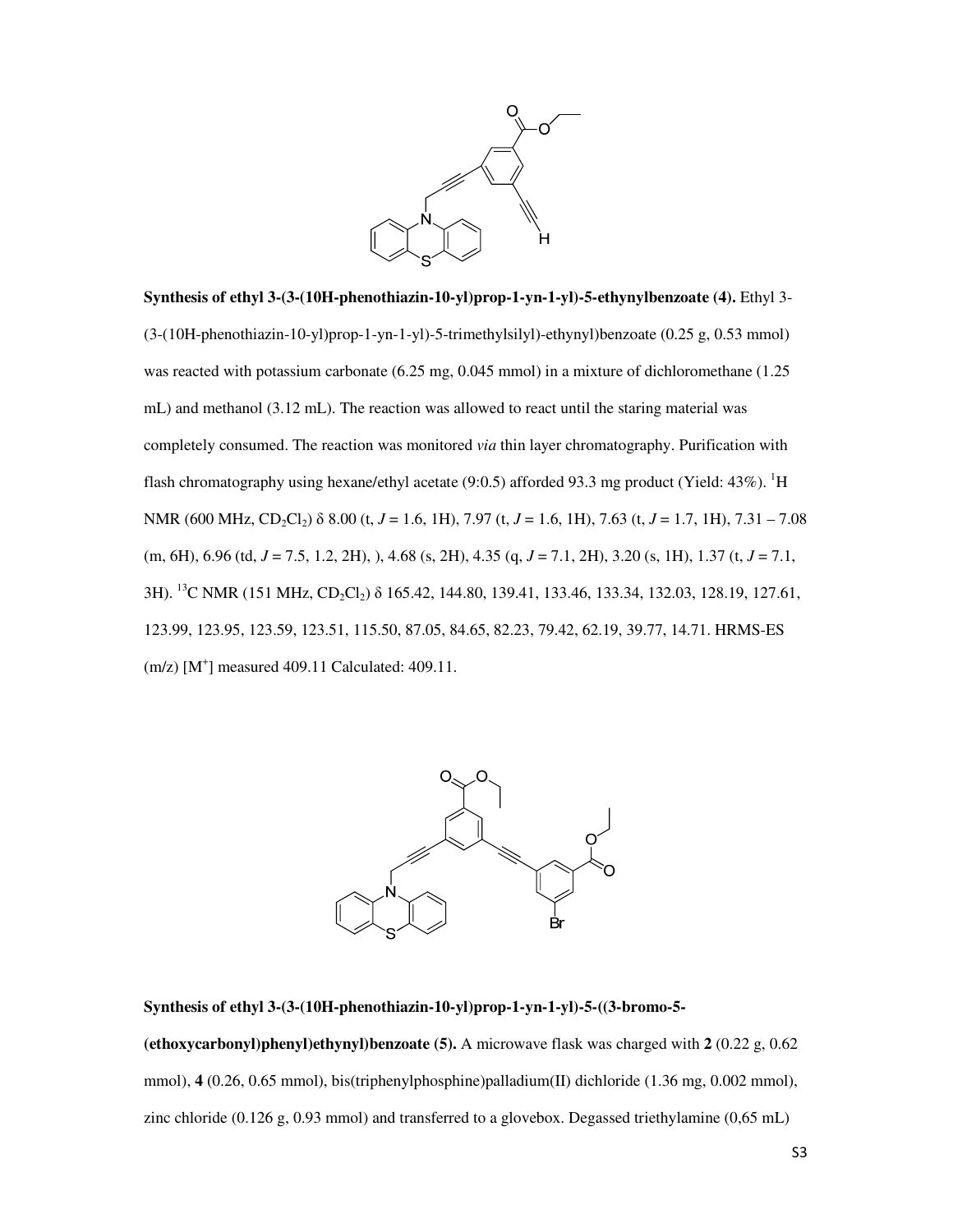and tetrahydrofuran (3.1 mL) were added to the mixture in the glovebox and the flask was sealed. The mixture was stirred at 100 °C in the microwave for 2 hours. Purification with flash chromatography using hexane/ethyl acetate (18/1) afforded 0.2 g product (Yield: 51%). <sup>1</sup>H NMR (600 MHz, CD<sub>2</sub>Cl<sub>2</sub>)  $\delta$ 8.07 (t, *J* = 1.7, 1H), 8.05 (t, *J* = 1.6, 1H), 8.04 (t, *J* = 1.5, 1H), 7.99 (t, *J* = 1.6, 1H), 7.77 (t, *J* = 1.7, 1H), 7.69 (t, *J* = 1.6, 1H), 7.23-7.04 (m,6H), 6.89 (td, *J* = 7.5, 1.2, 2H),4.69 (s, 2H), 4.29 (m, 4H), 1.31 (td,  $J = 7.1$ , 3.2, 6H). <sup>13</sup>C NMR (151 MHz, CD<sub>2</sub>Cl<sub>2</sub>)  $\delta$  165.38, 164.81, 144.64, 138.73, 138.46, 133.20, 133.08, 133.00, 132.89, 131.98, 131.76, 128.01, 127.42, 125.25, 123.94, 123.77, 123.66, 123.41, 122.67, 115.33, 89.81, 88.71, 86.90, 84.50, 62.19, 62.05, 39.62, 14.51, 14.50. HRMS-ES (m/z) [M<sup>+</sup> ] measured: 637.0718, calculated 637.0745 error: 4.3 ppm.



**Synthesis of 6-((trimethylsilyl)ethynyl)-2,2'-bipyridine (7).** A microwave flask was charged with 6 bromo-2,2'-bipyridine (0.375 g,1.59 mmol), bis(triphenylphosphine)-palladium(II) dichloride (66 mg, 0.094 mmol), zinc chloride (0.32 g, 2.34 mmol) and transferred to a glovebox. Degassed triethylamine (3.18 mL), degassed trimethylsilylacetylene (0.45 mL, 3.18 mmol) and tetrahydrofuran (7.95 mL) were added to the mixture in the glovebox and the flask was sealed. The mixture was stirred at 100 °C in the microwave for 3 hours. Purification with flash chromatography using  $CH_2Cl_2/MeOH$  (99/1) afforded 0.32 g product (Yield: 79%). <sup>1</sup>H NMR (600 MHz, CD<sub>2</sub>Cl<sub>2</sub>)  $\delta$  8.35 (ddd, *J* = 4.8, 1.8, 0.9, 1H), 8.12 (dt, *J* = 8.0, 1.1, 1H), 8.08 (dd, *J* = 8.0, 1.1, 1H), 7.53 (ddd, *J* = 8.0, 7.5, 1.8, 1H), 7.48 (t, *J* = 7.8, 1H), 7.17 (dd, *J* = 7.7, 1.0, 1H), 7.03 (ddd, *J* = 7.5, 4.8, 1.2, 1H), 0.00 (s, 9H). <sup>13</sup>C NMR (151 MHz, CD2Cl2) δ 156.85, 155.89, 149.76, 142.87, 137.64, 137.48, 128.01, 124.25, 121.60, 121.04, 104.55, 45.62, 0.00. HRMS-ES (m/z) [M+H] observed 252.1160, calculated 253.1161, error 0.4.

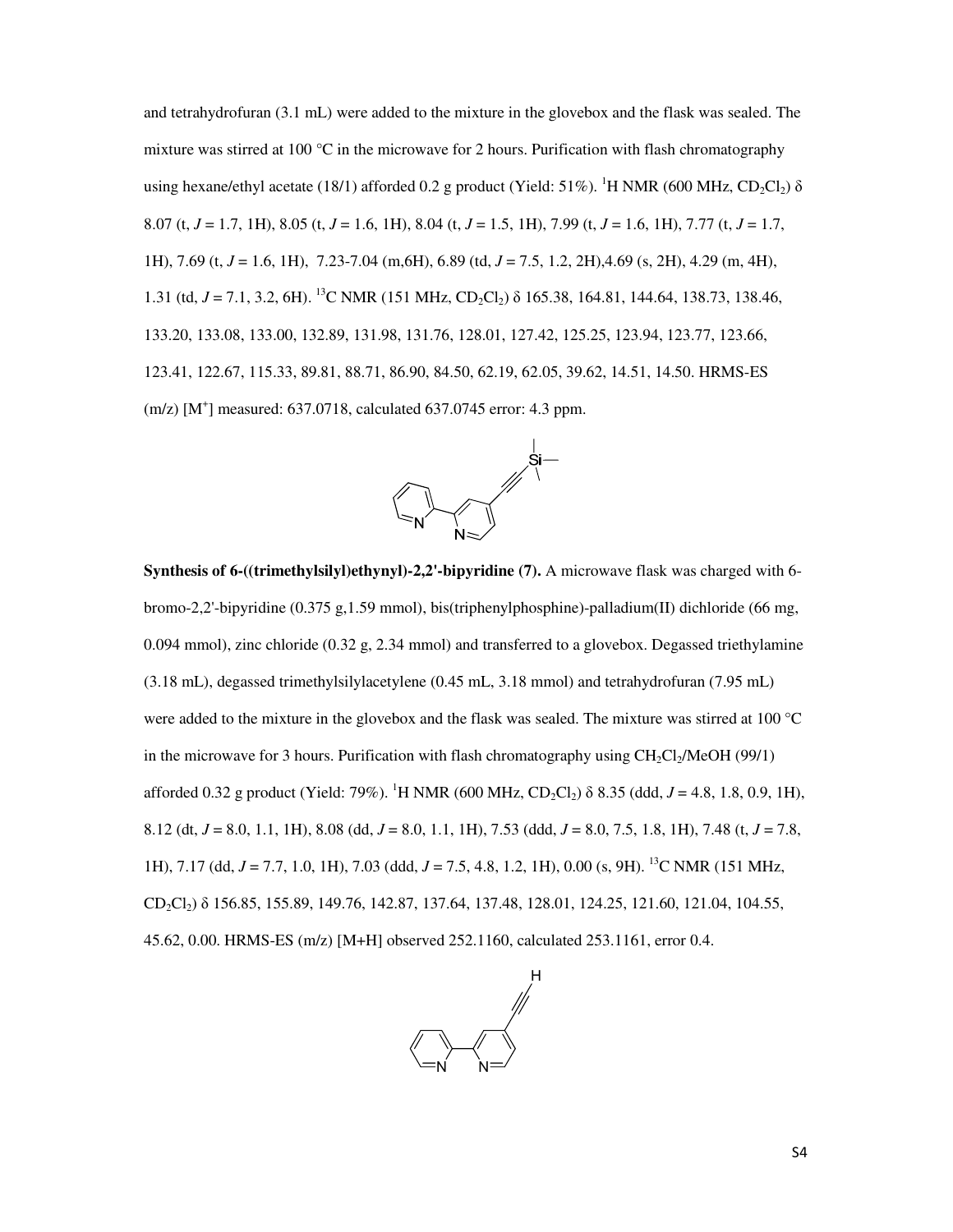**Synthesis of 6-ethynyl-2,2'-bipyridine (8).** To a solution of 7 (0.1 g, 0.40 mmol) in tetrahydrofuran (3.5 mL) was added a solution of tetrabutylammonium flouride in tetrahydrofuran (0.43 mL, 1.0 M). The solution was allowed to react for 5 min then was concentrated *in vacuo*. The crude product was purified by silica gel column chromatography (CH<sub>2</sub>Cl<sub>2</sub>/MeOH, 99/1) to give 70 mg product (Yield: 97%). <sup>1</sup>H NMR (600 MHz, CD2Cl2) δ 8.67 (ddd, *J* = 4.7, 1.7, 0.9, 1H), 8.46 – 8.43 (m, 2H), 7.87-7.78 (m, 2H), 7.52 (dd, *J* = 7.6, 1.0, 1H), 7.34 (ddd, *J* = 7.5, 4.8, 1.2, 1H), 3.26 (s, 1H). <sup>13</sup>C NMR (151 MHz, CD<sub>2</sub>Cl<sub>2</sub>) δ 157.30, 155.95, 149.94, 142.28, 137.94, 137.68, 128.29, 124.88, 121.78, 121.59, 83.74, 77.25. HRMS-ES (m/z) [M<sup>+</sup>] M+H measured 181.0772, calculated 181.0766, error: 3.5.



**Synthesis of ethyl 3-(2,2'-bipyridin-6-ylethynyl)-5-bromobenzoate (9).** A microwave flask was charged with **2** (0.114 g, 0.32 mmol), **8** (0.07 g, 0.39 mmol), *bis*(triphenylphosphine)-palladium(II) dichloride (8.4 mg, 0.012 mmol), zinc chloride (66 mg, 0.48 mmol) and transferred to a glovebox. Degassed triethylamine (0.38 mL), degassed and tetrahydrofuran (1.61 mL) were added to the mixture in the glovebox and the flask was sealed. The mixture was stirred at 100  $^{\circ}$ C in the microwave for 3 hours and then it was concentrated *in vacuo*. The crude product was purified by silica gel column chromatography ( dichloromethane/methanol, 99/1) to give 70 mg product (Yield:  $54\%$ ). <sup>1</sup>H NMR  $(600 \text{ MHz}, \text{CD}_2\text{Cl}_2)$  δ 8.62-8.57 (m, 1H), 8.43 – 8.29 (m, 2H), 8.16 (t,  $J = 1.5$ , 1H), 8.13 – 8.07 (m, 1H), 7.89 (t, *J* = 1.7, 1H), 7.80 – 7.76 (m, 2H), 7.51 (dd, *J* = 7.6, 1.0, 1H), 7.27 (ddd, *J* = 7.5, 4.8, 1.1, 1H), 4.31 (q, *J* = 7.1, 2H), 1.33 (t, *J* = 7.1, 3H). <sup>13</sup>C NMR (151 MHz, CD<sub>2</sub>Cl<sub>2</sub>)  $\delta$  165.09, 155.96, 149.98, 139.07, 138.00, 137.70, 135.85, 134.08, 133.55, 132.39, 128.26, 125.41, 125.30, 124.90, 123.00, 121.81, 121.51, 91.42, 87.02, 62.52, 14.81. HRMS-ES (m/z) [M+H] measured 409.0358, calculated 409.0275, error: 4.1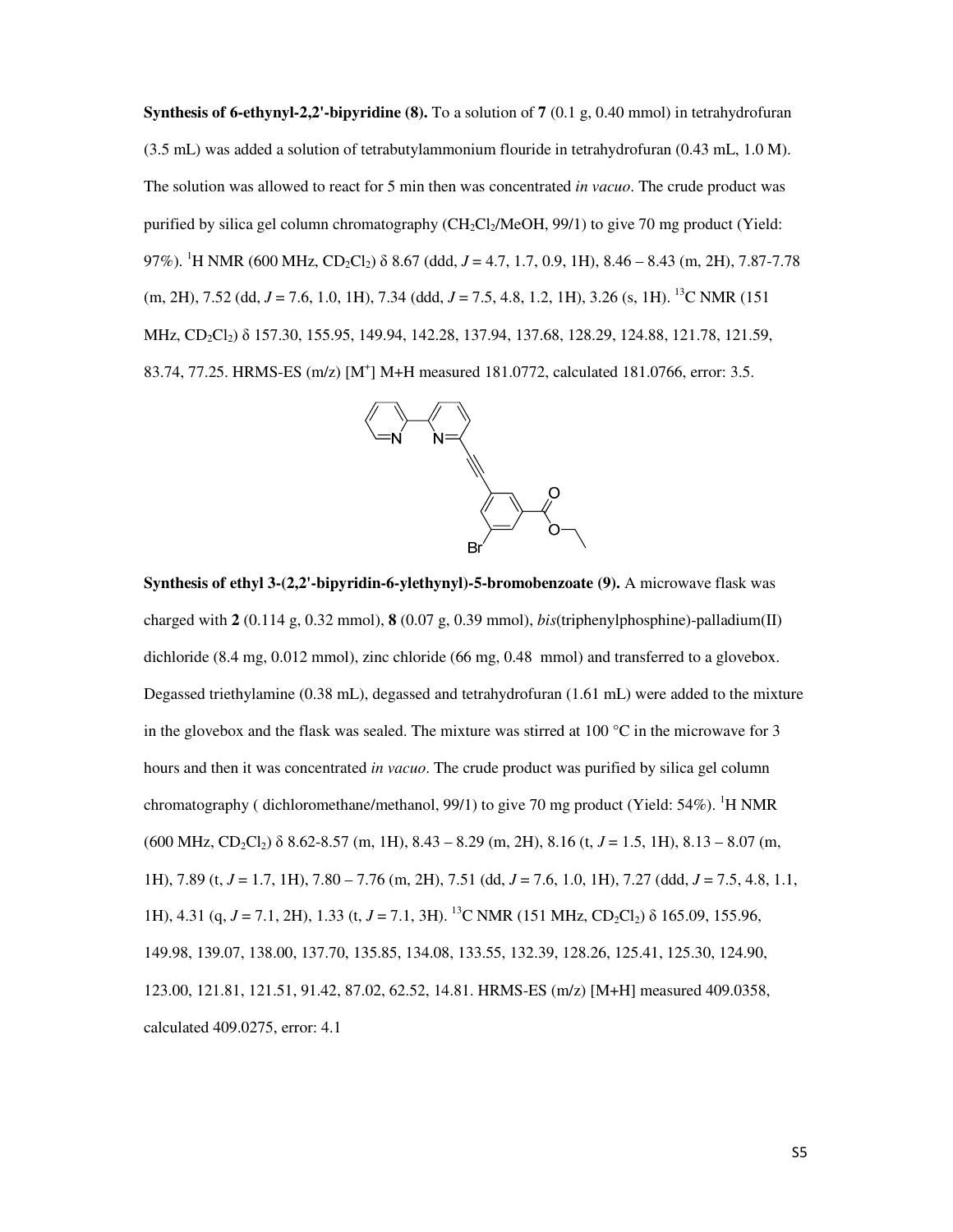

**Synthesis of ethyl 3-(2,2'-bipyridin-6-ylethynyl)-5-((trimethylsilyl)ethynyl)benzoate (9a).** A microwave flask was charged with **9** (59 mg, 0.144 mmol), *bis*(triphenylphosphine)-palladium(II) dichloride (5.6 mg, 0.0079 mmol), zinc chloride (30 mg, 0.22 mmol) and transferred to the glovebox. Degassed triethylamine (0.22 mL), degassed trimethylsilylacetylene (30 µL, 0.217 mmol) and tetrahydrofuran (0.72 mL) were added to the mixture in the glovebox and the flask was sealed. The mixture was stirred at 100 °C in the microwave for 3 hours and then it was concentrated *in vacuo*. The crude product was purified by silica gel column chromatography  $CH_2Cl_2/MeOH$ , 99/1) to give 20 mg product (Yield: 33%). <sup>1</sup>H NMR (600 MHz, CD<sub>2</sub>Cl<sub>2</sub>)  $\delta$  8.44-8.38 (m, 1H), 8.27 – 8.07 (m, 2H), 7.96 (t, *J* = 1.6, 1H), 7.84 (t, *J* = 1.6, 1H), 7.68 – 7.50 (m, 3H), 7.31 (dd, *J* = 7.6, 1.0, 1H), 7.17 – 6.98 (m, 1H), 4.11 (q, *J* = 7.1, 2H), 1.13 (t, *J* = 7.1, 3H), 0.00 (s, 9H). HRMS-ES (m/z) [M+H] measured425.1682 calculated 425.1685 error - 0.8 ppm.



**Synthesis of ethyl 3-(2,2'-bipyridin-6-ylethynyl)-5-ethynylbenzoate (10).** To a solution of **9a** (0.1 g, 0.23 mmol) in tetrahydrofuran (2.12 mL) was added a solution of tetrabutylammonium flouride in tetrahydrofuran (0.26 mL, 1.0 M). The solution was allowed to react for 5 min then was concentrated *in vacuo*. The crude product was purified by silica gel column chromatography (CH<sub>2</sub>Cl<sub>2</sub>/MeOH, 99/1) to give 0.78 g product (Yield: 96%). <sup>1</sup>H NMR (600 MHz, CD<sub>2</sub>Cl<sub>2</sub>)  $\delta$  8.69 (ddd, *J* = 4.8, 1.8, 0.9, 1H),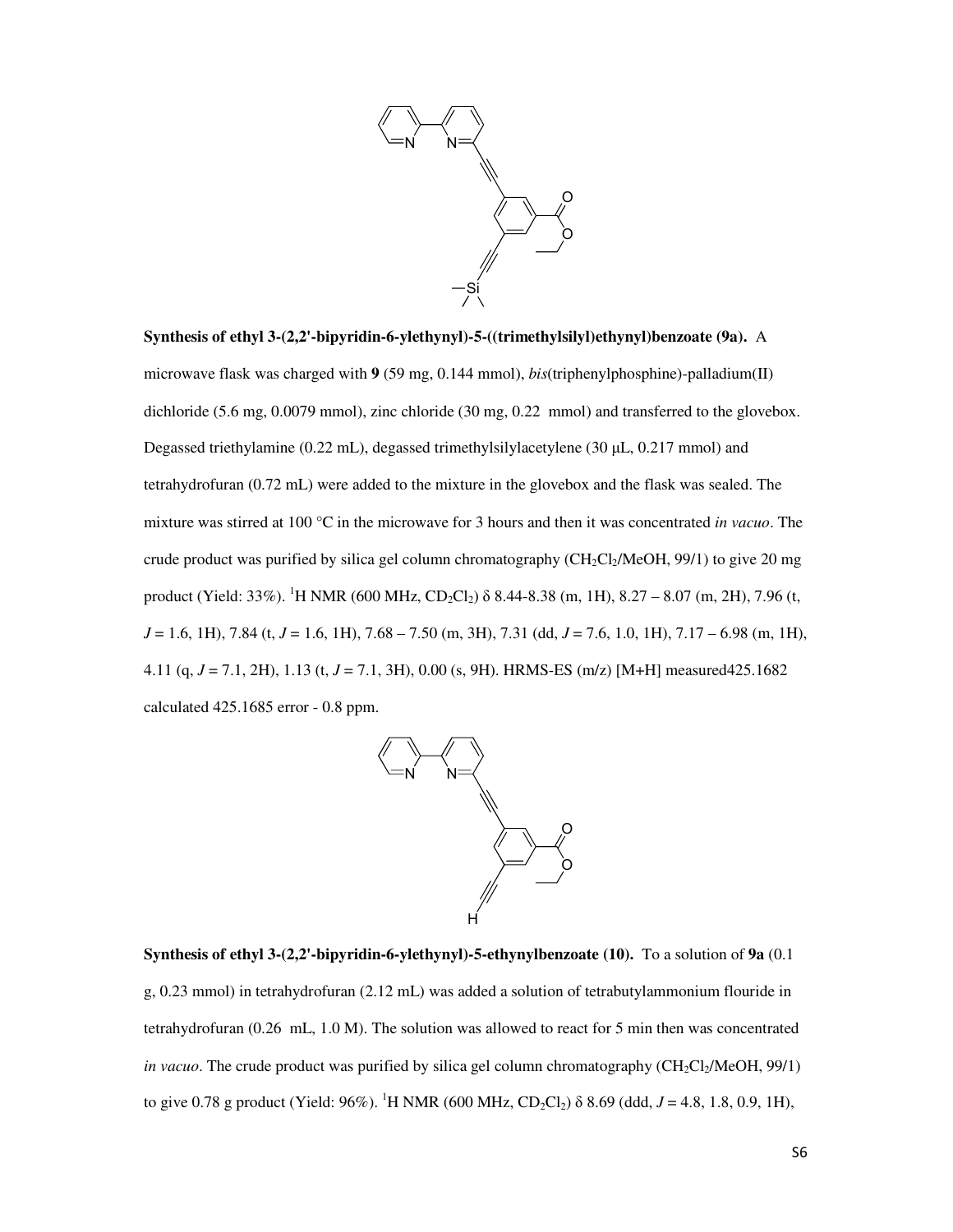8.48 (dt, *J* = 8.0, 1.1, 1H), 8.47 – 8.44 (m, 1H), 8.29 (t, *J* = 1.6, 1H), 8.17 (t, *J* = 1.6, 1H), 7.93 (t, *J* = 1.6, 1H), 7.89-7.87 (m, 2H), 7.60 (dd, *J* = 7.6, 1.1, 1H), 7.37 (ddd, *J* = 7.5, 4.8, 1.2, 1H), 4.40 (q, *J* = 7.1, 2H), 3.26 (s, 1H), 1.42 (t,  $J = 7.1$ , 3H). <sup>13</sup>C NMR (151 MHz, CD<sub>2</sub>Cl<sub>2</sub>)  $\delta$  164.83, 156.73, 155.35, 149.26, 142.10, 138.92, 137.26, 136.98, 133.24, 133.10, 131.61, 127.53, 124.17, 123.29, 123.12, 121.11, 120.71, 90.28, 86.39, 81.63, 78.92, 61.66, 14.12. HRMS-ES (m/z) [M+H] measured 353.1289, calculated 353.1290, error: 0.3 ppm.



**Synthesis of ethyl 3-(3-(10H-phenothiazin-10-yl)prop-1-ynyl)-5-((3-((3-(2,2'-bipyridin-6 ylethynyl)-5-(ethoxycarbonyl)phenyl)ethynyl)-5-ethoxycarbonyl)phenyl)ethynyl)-benzoate (11).**  A microwave flask was charged with **5** (0.116 g, 0.18 mmol), **10** (0. 89 g, 0.25 mmol) bis(triphenylphosphine)-palladium(II) dichloride (5.06 mg, 0.0072 mmol), zinc chloride (36.57 mg, 0.27 mmol) and transferred to the glovebox. Degassed triethylamine (0.26 mL), and tetrahydrofuran (1.8 mL) were added to the mixture in the glovebox and the flask was sealed. The mixture was stirred at 100 °C in the microwave for 3 hours and then it was concentrated *in vacuo*. The crude product was purified by silica gel column chromatography (CH<sub>2</sub>Cl<sub>2</sub>/MeOH, 99/1) to give 82 mg product (Yield: 50%). <sup>1</sup>H NMR (600 MHz, CD2Cl2) δ 8.69 (ddd, *J* = 4.8, 1.8, 0.9, 1H), 8.49 (dt, *J* = 8.0, 1.1, 1H), 8.46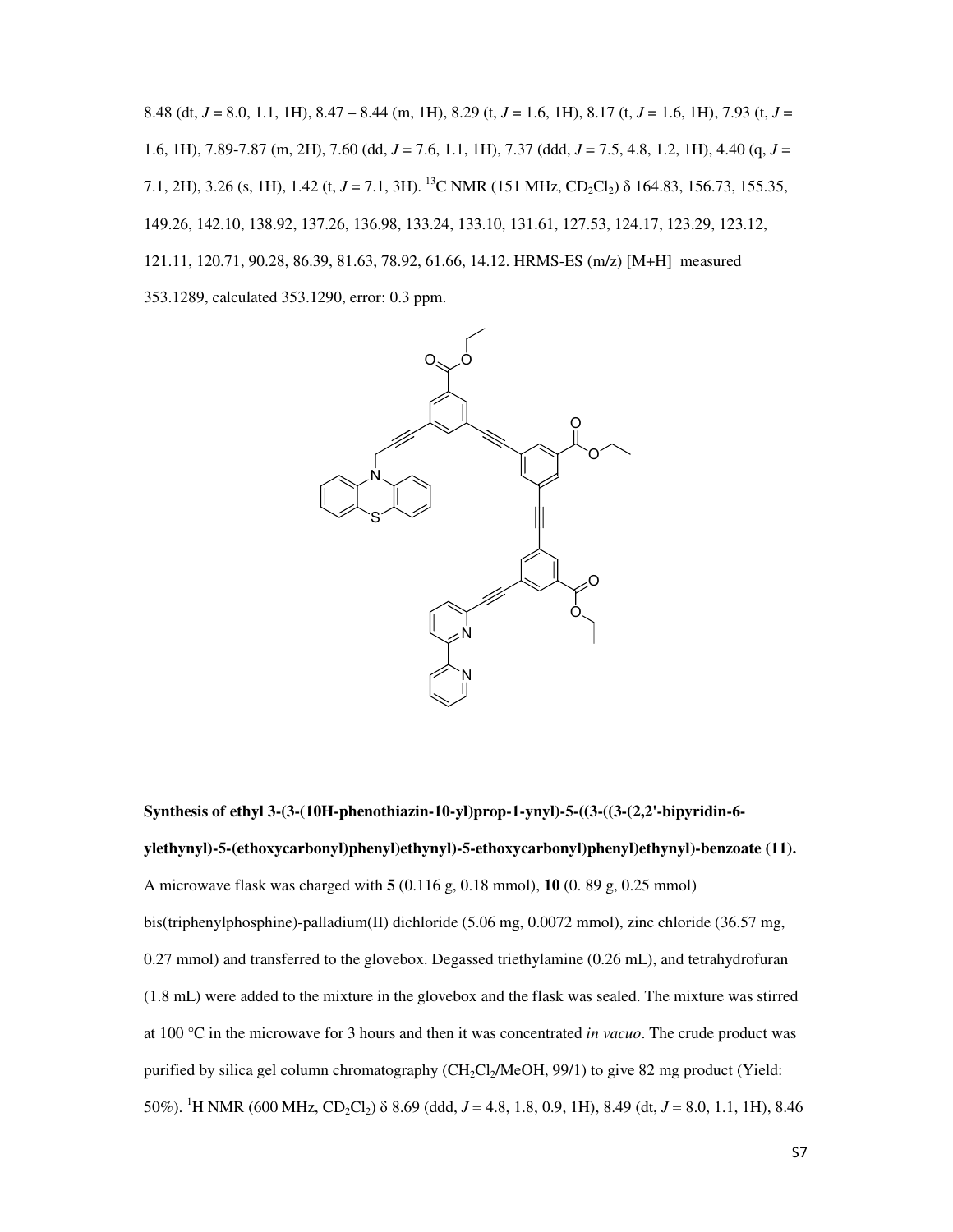(dd, *J* = 8.0, 1.1, 1H), 8.29 (t, *J* = 1.6, 1H), 8.23 (t, *J* = 1.6, 1H), 8.21 (t, *J* = 1.6, 1H), 8.19 (t, *J* = 1.6, 1H), 8.17 (t, *J* = 1.6, 1H), 8.08 (t, *J* = 1.6, 1H), 7.99 (t, *J* = 1.6, 1H), 7.90 (t, *J* = 1.6, 1H), 7.89-7.84 (m, 2H), 7.80 (t, *J* = 1.6, 1H), 7.61 (dd, *J* = 7.6, 1.1, 1H), 7.36 (ddd, *J* = 7.5, 4.7, 1.2,1 H), 7.33 – 6.94 (m, 8H), 4.79 (s, 2H), 4.47 – 4.35 (m, 6H), 1.57 – 1.30 (m, 9H). <sup>13</sup>C NMR (151 MHz, CD<sub>2</sub>Cl<sub>2</sub>)  $\delta$  164.80, 156.63, 155.41, 149.16, 144.13, 142.02, 138.30, 138.23, 138.02, 137.16, 136.87, 132.85, 132.77, 132.56, 132.54, 132.47, 132.39, 131.60, 131.57, 131.45, 127.51, 127.44, 126.91, 124.06, 123.55, 123.52, 123.51, 123.40, 123.37, 123.30, 123.26, 122.90, 121.01, 120.60, 114.83, 90.23, 88.90, 88.86, 88.84, 88.81, 86.38, 86.36, 84.01, 61.58, 61.57, 61.53, 39.16, 14.04, 14.036, 14.02. HRMS-ES (m/z) [M+H] measured 908.2791, calculated 908.2794, error 0.4.



**Synthesis of PTZ-bridge-Re (12). 13** (40 mg, 0.044 mmol) was reacted with rhenium pentacarbonyl chloride in toluene (1.78 mL). After refluxing the reaction mixtures overnight under argon, the reaction mixture was concentrated in vacuo. The crude product (32 mg, 0.032 mmol) was reacted with silver perchlorate (8.16 mg, 0.0494 mmol) in methanol/toluene (4:1) mixture for 1 day at room temperautre in dark. Pyridine (76 mg, 0.96 mmol) was added to the reaction mixture and the resulting reaction mixture was stirred at 50 °C for 5 days. Excess pyridine was removed *in vacuo.* The crude product was purified by silica gel column chromatography (CH<sub>2</sub>Cl<sub>2</sub>/MeOH, 95/5) to give 20 mg product (Yield: 36%). <sup>1</sup>H NMR (600 MHz, CD2Cl2) δ 9.16 (dd, *J* = 5.5, 0.8, 1H), 8.46 (d, *J* = 8.3, 1H),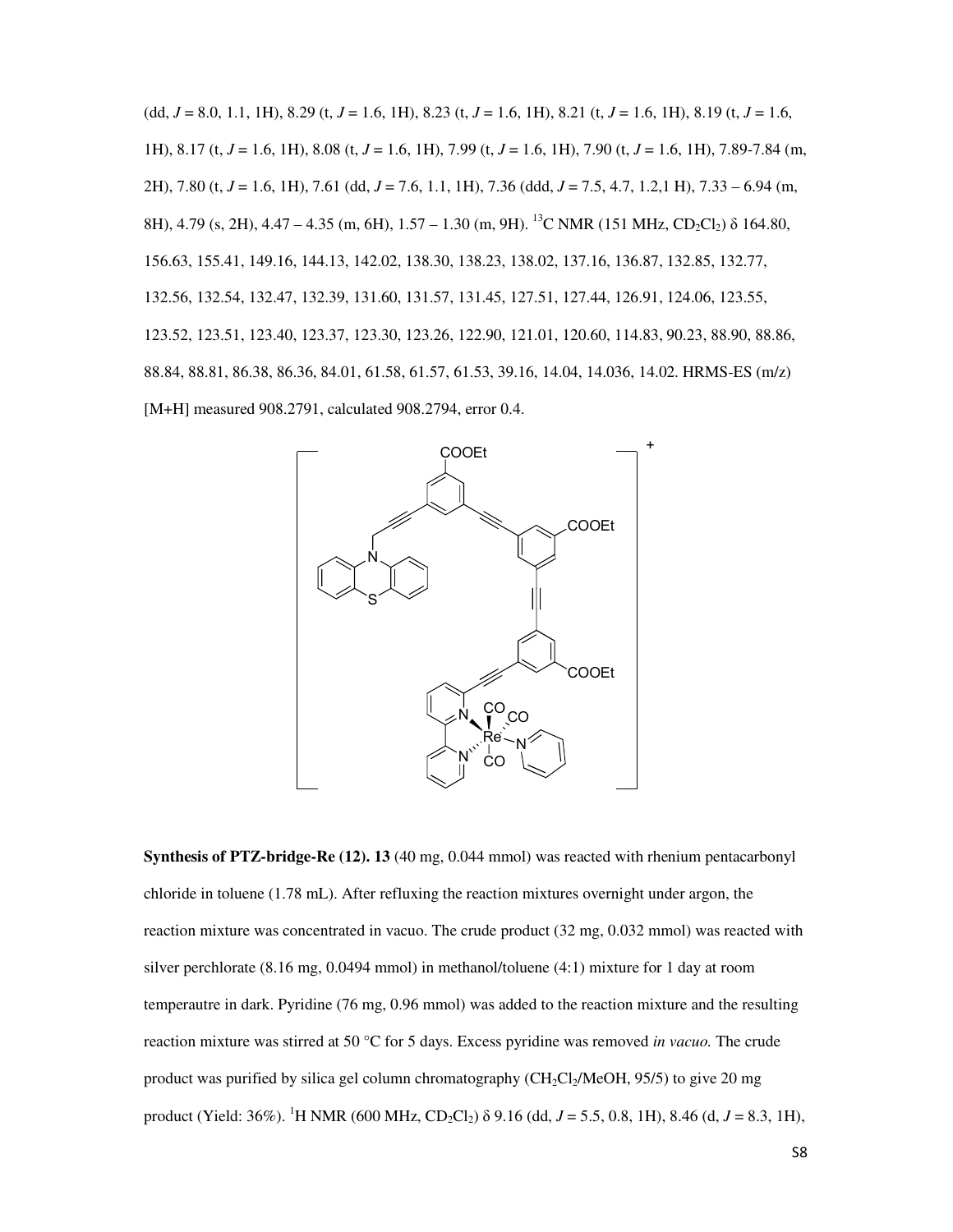8.42 (dd, *J* = 8.3, 1.1, 1H), 8.30 – 8.27 (m, 1H), 8.27 – 8.19 (m, 3H), 8.14 (t, *J* = 1.6, 1H), 8.12-8.09 (m, *J* = 3H), 8.08 (t, *J* = 1.6, 1H), 8.02 (dd, *J* = 7.9, 1.2, 1H), 8.00 – 7.97 (m, 2H), 7.83 (t, *J* = 1.6, 1H), 7.81 – 7.69 (m, 3H), 7.31 – 7.24 (m, 2H), 7.24 – 6.85 (m, 8H), 4.70 (s, 2H), 4.49 – 4.19 (m, 6H), 1.33  $(m, 9H)$ . <sup>13</sup>C NMR (151 MHz, CD<sub>2</sub>Cl<sub>2</sub>)  $\delta$  165.42, 165.40, 165.11, 156.96, 156.66, 153.43, 152.38, 147.08, 144.74, 142.09, 141.73, 141.03, 140.48, 139.32, 139.07, 138.83, 138.63, 134.93, 133.79, 133.76, 133.60, 133.33, 133.19, 133.12, 133.00, 132.53, 132.25, 132.09, 131.42, 129.51, 128.11, 127.70, 127.52, 126.47, 125.04, 124.58, 124.20, 123.88, 123.51, 123.08, 122.07, 115.44, 100.35, 90.08, 89.49, 89.30, 89.23, 88.95, 86.99, 84.62, 62.44, 62.23, 62.16, 39.73, 14.64, 14.62. HRMS-FAB (m/z) [M+] measured 1257.2554, calculated 1257.2543.

**Aggregation studies.** Donor-bridge-acceptor complexes containing *meta*-phenylene ethynylene linkages have been shown to aggregate under certain conditions.<sup>3</sup> Self-association often leads to enhanced quenching, due to the formation of aggregates with short intermolecular donor-acceptor distances. To verify that no aggregation is occuring in PTZ-bridge-Re, a combination of UV-vis, steady-state fluoroescence, and NMR spectroscopies were employed. NMR spectra of PTZ-bridge-Re in dichloromethane solution of concentrations ranging from 0.13 mM to 1.35 mM did not exihibit significant change in the position of resonances, and no additional resonances were observed as concentration was varied. Absorption and emission spectra of PTZ-bridge-Re at concentrations varying from 32 µM to 1.51 mM did not exhibit significant change in peak position, and increasing concentration did not produce additional spectral features. These results suggest that there is no aggregation under our experimental conditions.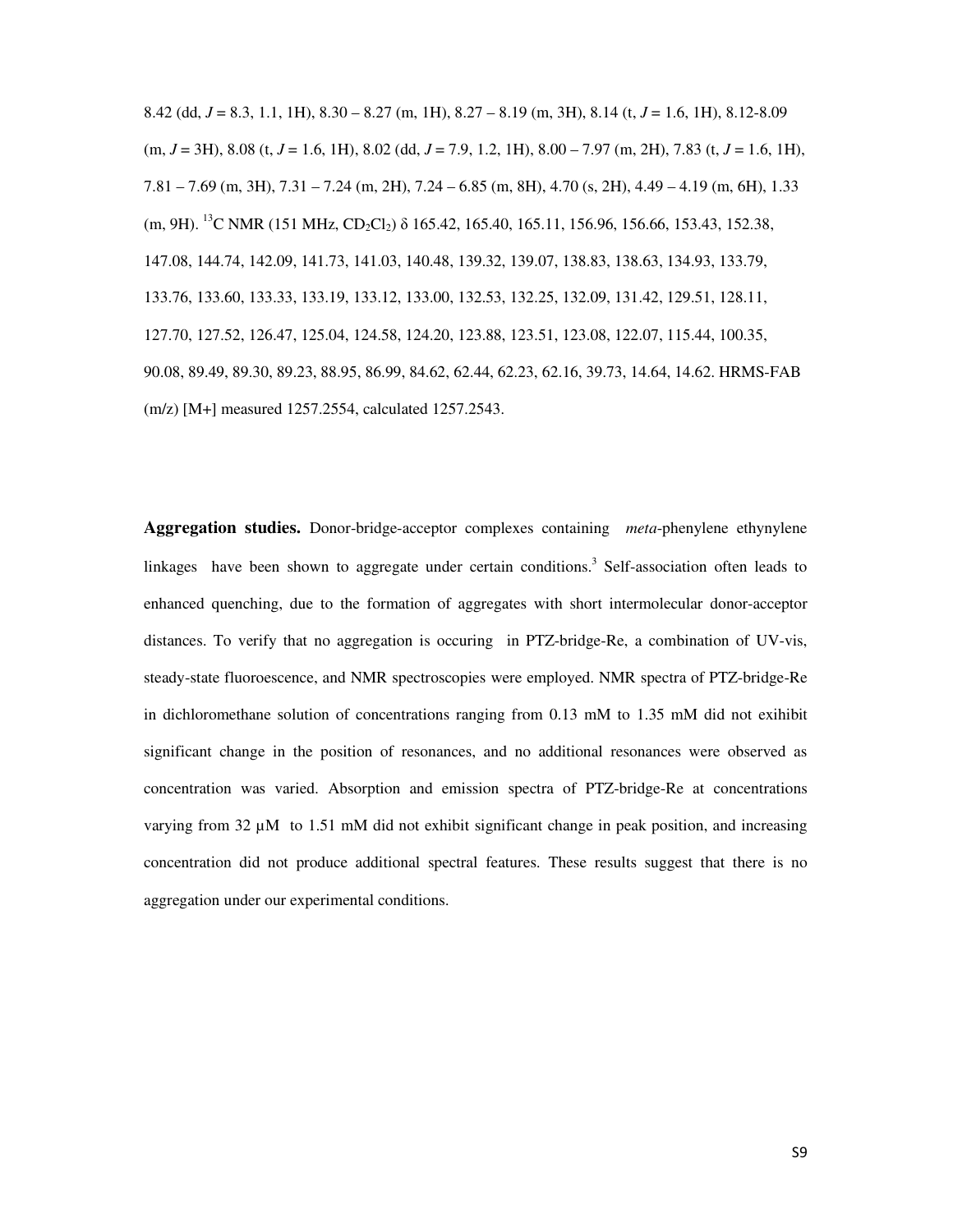

Figure S1. UV-vis absorption spectra of PTZ-bridge-Re in CH<sub>2</sub>Cl<sub>2</sub> at various concentrations.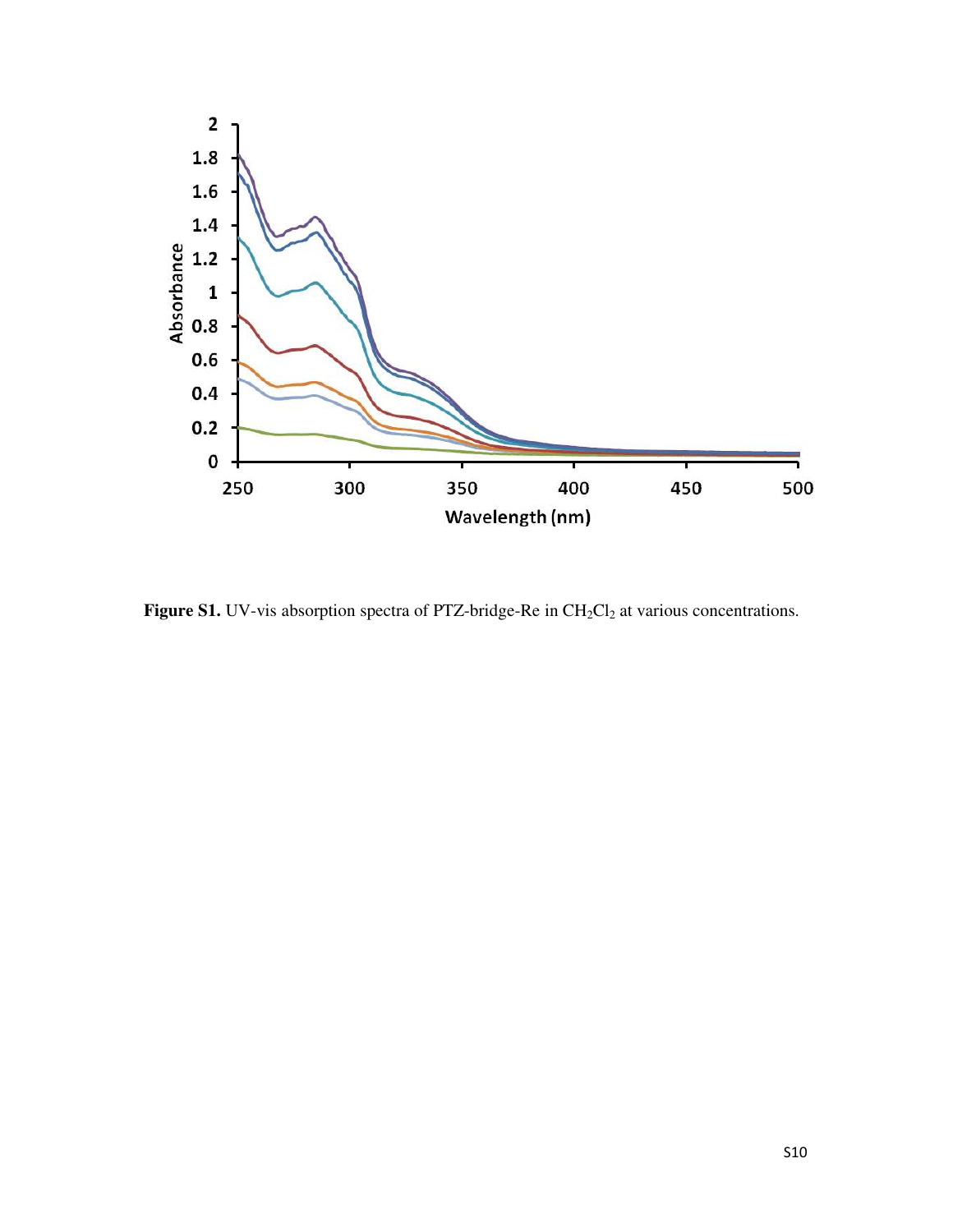

Figure S2. Steady-state emission spectra of PTZ-bridge-Re in CH<sub>2</sub>Cl<sub>2</sub> at various concentrations.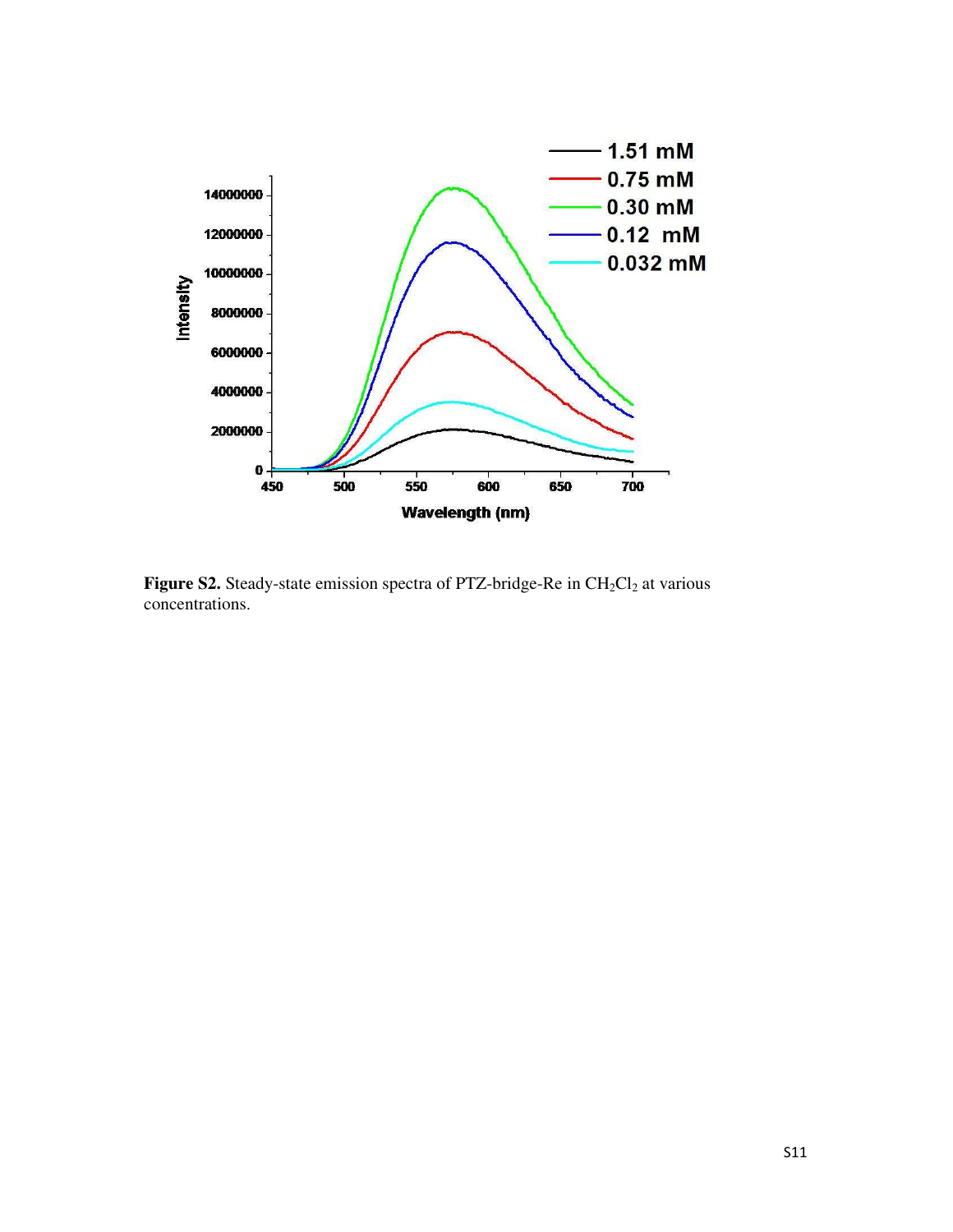

**Figure S3.** <sup>1</sup>H-NMR spectra of PTZ-bridge-Re complex in CD<sub>2</sub>Cl<sub>2</sub> at various concentrations.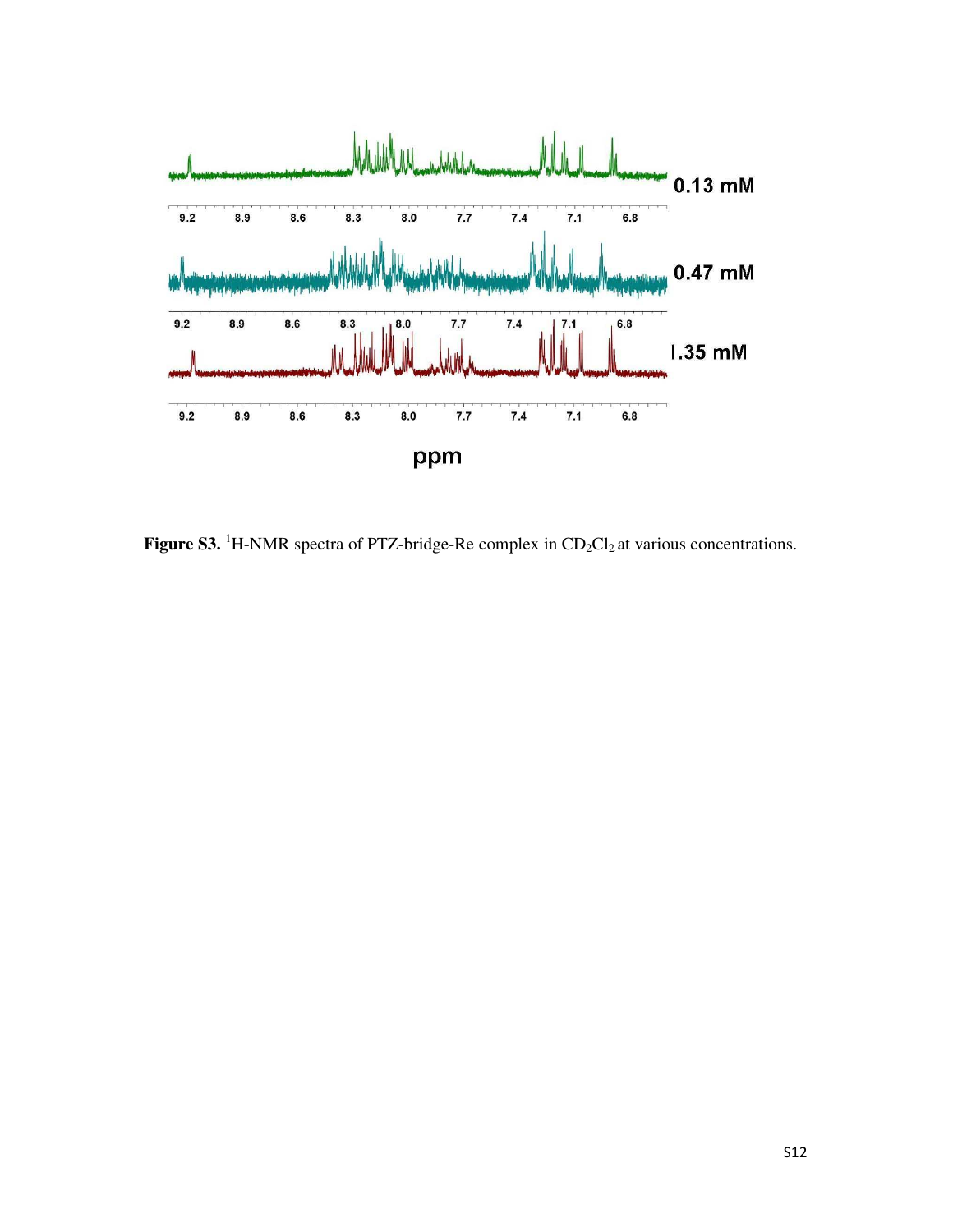**Bimolecular Quenching.** The excited-state lifetime and steady-state intensity were found to depend on the concentration of PTZ-bridge-Re in solution. Analysis of the longer component of the excited-state lifetime at a series of concentrations allowed a bimolecular quenching rate constant of  $1.1 \times 10^6$  M<sup>-1</sup> s<sup>-1</sup> to be determined. When the lifetime is extrapolated to zero concentration, a natural lifetime of 530 ns is obtained. This value is close to that of the  $[Re(CO)_3(bpy)(py)]^+$  model compound (560 ns in degassed  $CH_2Cl_2$ ).



**Figure S4.** Concentration-dependent luminescence of PTZ-bridge-Re in  $CH_2Cl_2$ .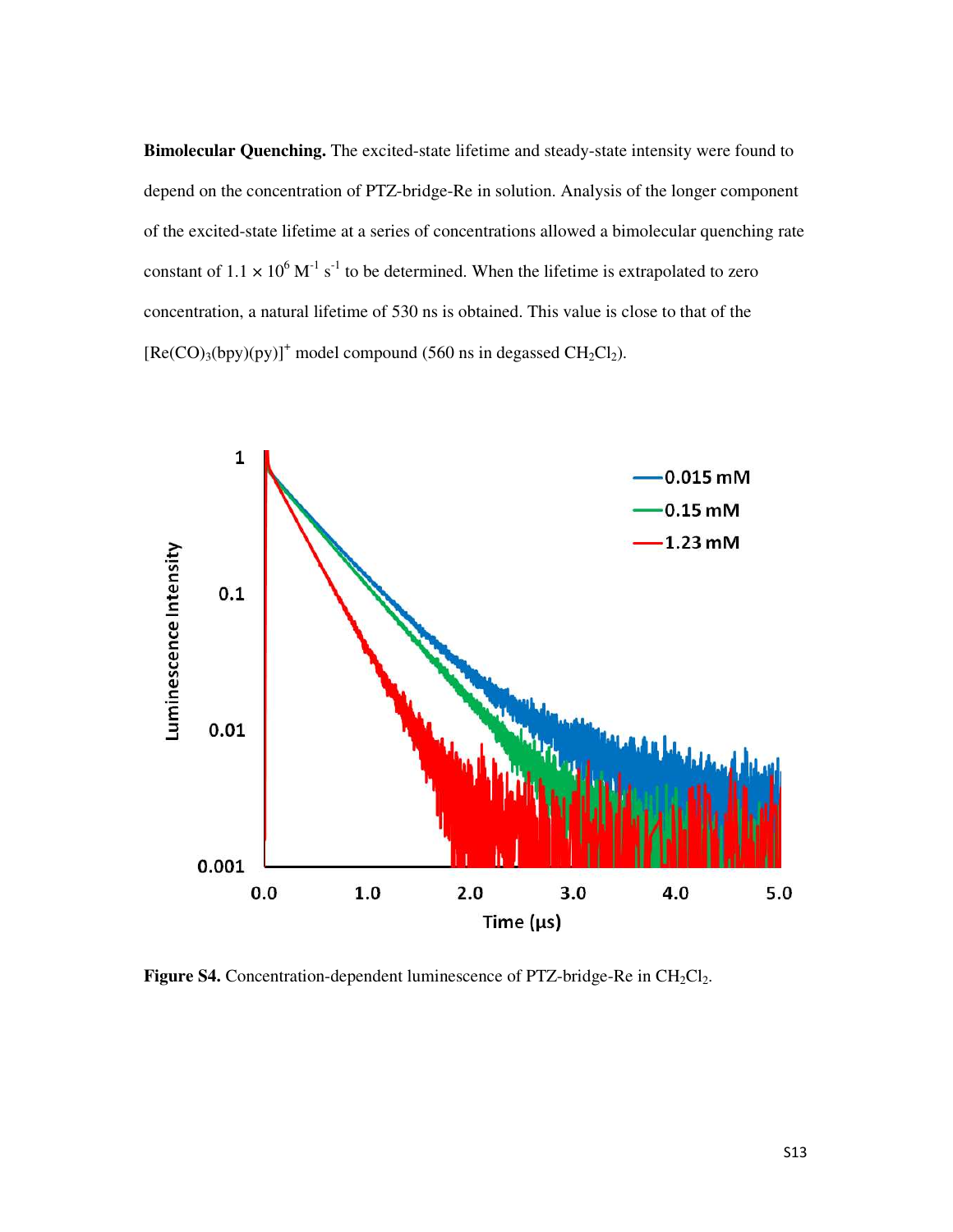**Quantum yield measurements of PTZ-bridge-Re.** Quantum yield measurements were performed in  $CH_2Cl_2$  using  $[Re(CO)_3(bpy)(py)]^+$  as a standard. The quantum yield of PTZbridge-Re was found to be approximately 10% that of the standard. Higher concentrations of PTZ-bridge-Re did not exhibit linear behavior as a result of intermolecular self-quenching.



**Figure S5.** Quantum yield measurements of PTZ-bridge-Re relative to Re.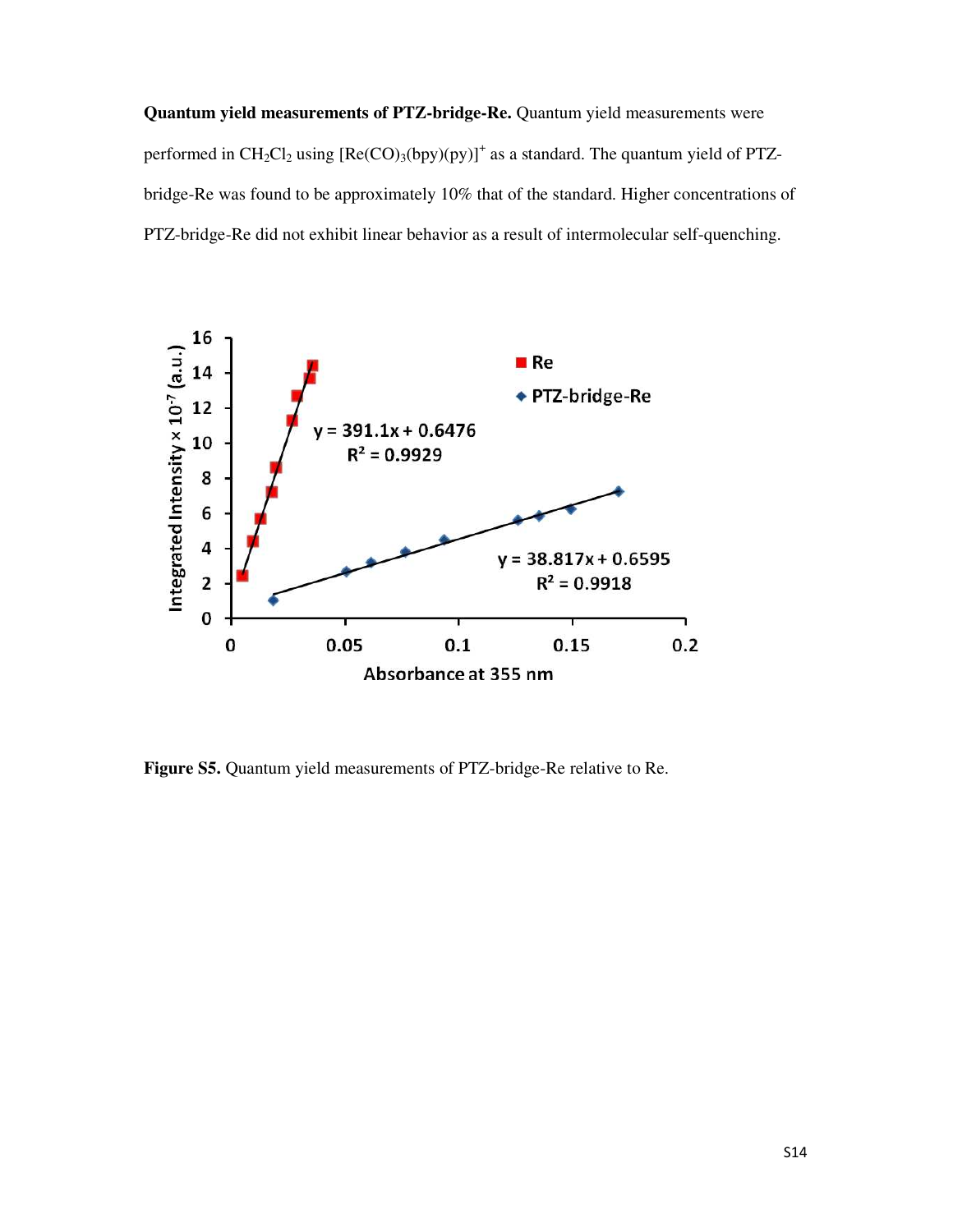**Fitting of the fast component of PTZ-bridge-Re luminescence decay.** All photophysical measurements were collected at concentrations below 0.1 mM, unless otherwise stated. The data collected over the first 50 ns were used to determine the kinetics of the more rapid decay component. Single and double exponential fitting are incapable of adequately representing the data, even when an additional 530 ns decay component is added. A three-exponential equation (plus a fixed 530 ns component) models the data well, with lifetimes,  $\tau = 10.0 \pm 0.8$ ; 2.7  $\pm$ 0.2;  $0.56 \pm 0.02$  ns and an average lifetime,  $\langle \tau \rangle = 3.2$  ns.

 A stretched-exponential function plus a fixed 530 ns exponential was applied and produced values of  $\tau = 1.72$ ,  $\beta = 0.574$ ,  $\langle \tau \rangle = 2.7$  ns. These values were relatively unchanged  $(\tau = 1.73, \beta = 0.571, \langle \tau \rangle = 2.8 \text{ ns})$  when the 530 ns term was removed.

$$
y = Ae^{-\left(\frac{t}{\tau}\right)^{\beta}} + Be^{-\left(\frac{t}{5.3 \times 10^{-7}}\right)}
$$

$$
\langle \tau \rangle = \frac{t}{\beta} \Gamma(\beta^{-1})
$$



**Figure S6.** Stretched-exponential fit of the rapid decay component,  $\tau = 1.72$ ,  $\beta = 0.574$ ,  $\langle \tau \rangle =$ 2.7 ns.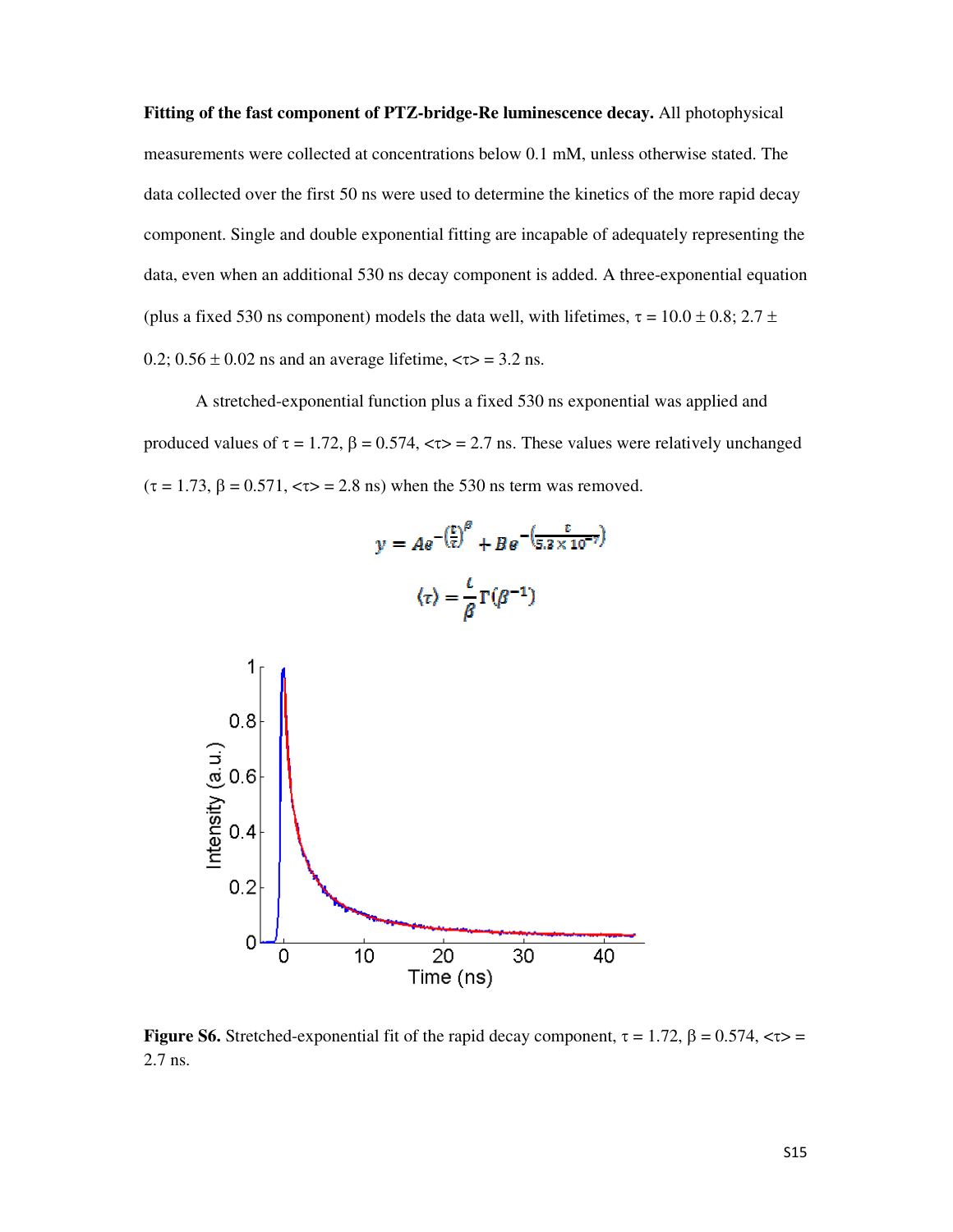In light of the observed non-exponential decay of the faster component (discussed above) we also obtained a rate distribution  $(P(k))$  from the numerical inversion of the Laplace transform that describes the time-resolved luminescence intensity  $I(t) = \sum P(k) \exp(-kt)$ . The data was fit using a MATLAB (The Mathworks) algorithm (LSQNONNEG) that minimizes the sum of the squared deviations  $(\chi^2)$  between the observed and calculated values of  $I(t)$ , subject to the nonnegativity constraint (non-negative least squares analysis). This produced a *P*(*k*) distribution with lifetimes (τ) in the 0.2–6 ns range and an average value of  $\tau = 1.9$  ns, in good agreement with the three exponential and stretched-exponential fits.



**Figure S7.** *P*(*k*) distributions extracted from non-negative least squares analysis of the rapid component of the luminescence decay. Top panel: residual difference between observed and calculated intensity with minimized  $\chi^2$ . Middle panel: luminescence decay data (circles) fit to a sum of exponentials (line). Bottom panel: probability distribution of rates (log(*k*)) with an average value of  $\tau = 1.9$  ns.